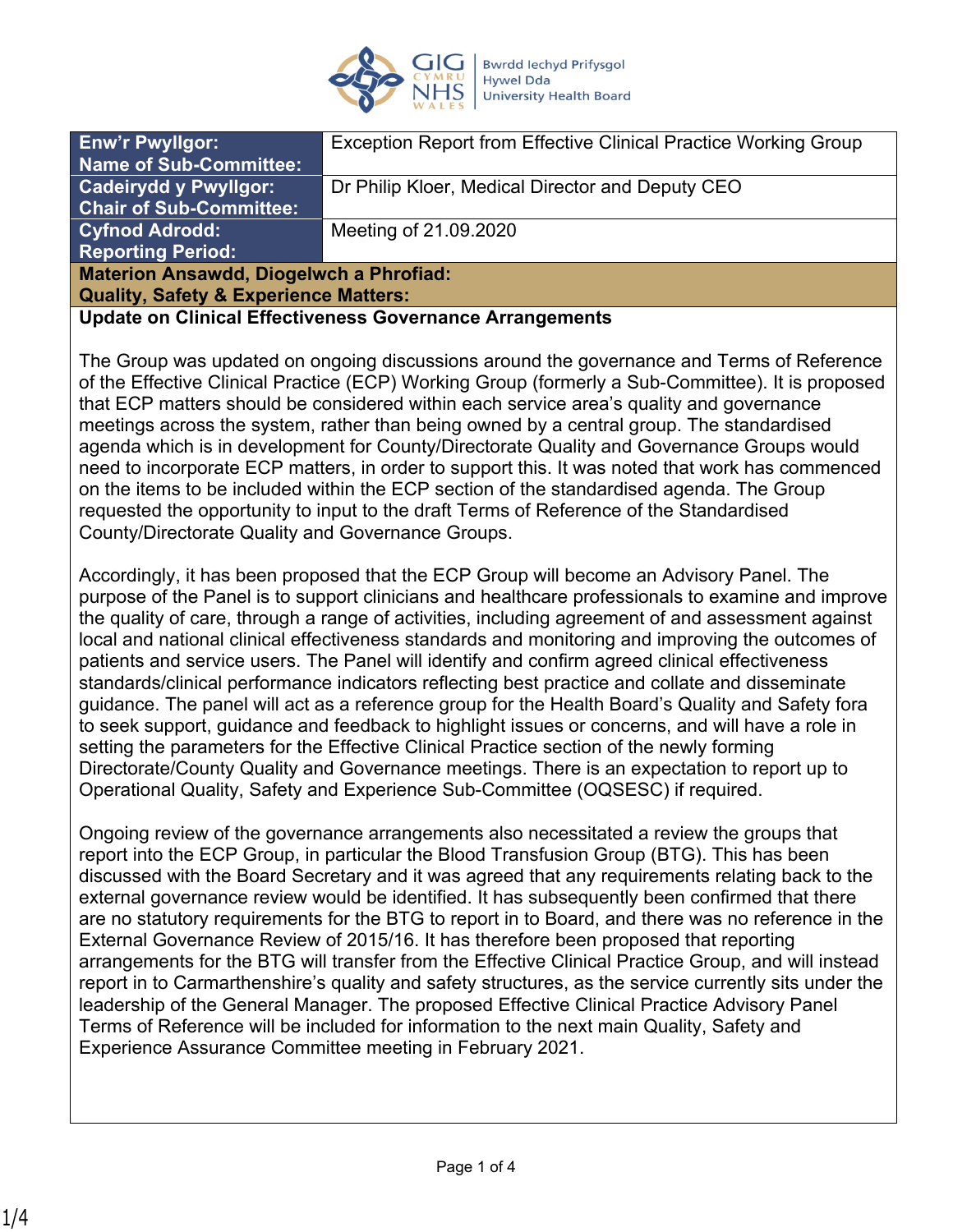#### **Interventional Procedures Guidance (IPG) 560: Microstructural scaffold (patch) insertion**

The Group received an update on progress in relation to approval of IPG560: Microstructural scaffold (patch) insertion. It was acknowledged that a larger piece of work is required around IPG's to ensure that the correct governance is in place, which, alongside the dis-establishment of the Effective Clinical Practice Sub-Committee previously responsible for the receipt of applications for IPG's, would necessitate a revision to the New Interventional Procedures Policy. As a result of developments to quality and safety structures, there is also potential to develop improved processes around IPG's, with a new expectation that the Clinical Lead seeks assurance and has delegated responsibility for approval.

Whilst this new process will need to be clearly defined within the revised policy, and a working group has been established to oversee this review, there is a need to ensure that processes are in place in the interim to manage any IPG's, including *IPG560 - Microstructural scaffold (patch) insertion without autologous cell implantation for repairing symptomatic chondral knee defects*. This has been discussed with the Deputy Medical Director, Acute Hospital Services, who has proposed an interim adaptation to the process. This will entail the following steps:

- Completion of the application forms by Consultant outlining arrangements for governance, consent, audit and research;
- Initial consideration by Clinical Lead and Service Delivery Manager;
- If initially approved, application presented to relevant Quality and Governance Group for discussion and approval;
- Final senior clinical sign-off by Deputy Medical Director for Acute Hospital Services or Deputy Medical Director for Primary Care and Community Services. Parameters set for future review;
- Evidence kept on National Institute for Health and Care Excellence (NICE) and National Guidance MS Teams area;
- Scrutiny by Effective Clinical Practice Group where necessary and assurance provided to Medical Director and Deputy CEO

This interim process will be communicated to clinicians via the Specialty Clinical Leads.

## **NICE and National Guidance Group Report - Specialty Review and Baseline Assessment**

The Group was notified of the work which has commenced involving a specialty review and baseline assessment of the implementation of NICE and other national guidance. This work is progressing well and there has been a very positive level of clinical engagement, however it is a very large and comprehensive piece of work. Options to explore how technology and the new functionality provided through Microsoft 365 to better support processes and systems is being explored. This includes using Sharepoint to allow specialties to populate their own data. Initial discussions have taken place with IT. The ambition would be for a central, shared system which will provide a better level of organisational intellience and identify priority areas. An opportunity to collaborate with another Health Board exploring similar solutions is also being established.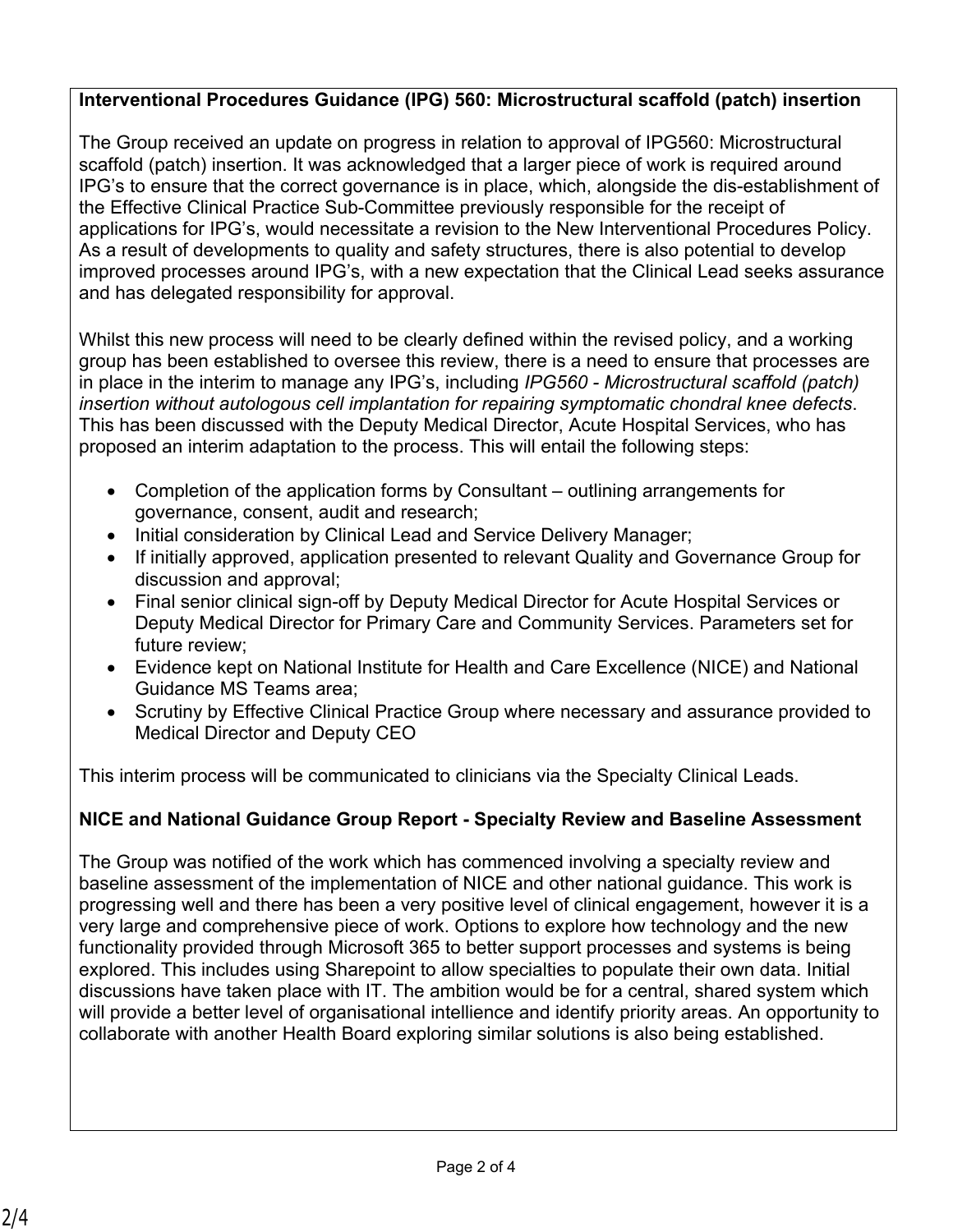## **Clinical Audit Scrutiny Panel Report (CASP)**

Members were informed that the national audit programmes had been stood down during COVID-19 operations, however the Health Board has maintained most audits during this period, albeit in a reduced way in some areas. Clarification has been sought from Welsh Government around when the programmes will be recommenced, with a formal notification from the Deputy Chief Medical Officer (DCMO) when the programme restarts. The decision was made in October 2020 to continue the postponement of the programme until further notice.

Services will be concentrating on the national projects going forward, and all Clinical Leads have been contacted to explore the appetitie for resuming clinical audit. The consensus was to focus on national audits and completion of last year's audit programme. It was agreed that the programme will need to be built, with leadership from the relevant Committees and Groups.

It was further noted that there will be a revised priority list going forward, and that this will impact on what CASP might look like in future.

The impact of vacancies and absences within the Clinical Audit Team was acknowledged, and staff have been redeployed during COVID-19, or have moved on to other roles during this period. Subsequent recruitment has been successful, however it will take time to rebuild the team and there is also a focus on ways of improving technology to increase capacity with the team.

#### **Mortality Review Group Report**

The Mortality Report presented to QSEAC on 13th August 2020, was shared with the Group. It was noted that it will be useful to include two further areas in future reports, namely; the conversion to Stage 2 Mortality Reviews; and the learning from Stage 2 Mortality Reviews, which would provide further assurance to QSEAC. There is also a link to a COVID-19 review the Health Board is being asked to undertake relating to deaths of hospital acquired COVID-19 patients and how this can feed into the rapid learning needed. A review of the stage 2 process, in line with the adoption of the new Medical Examiners service, is being undertaken and a standardised approach will be recommended to the Mortality Review Group to consider in Jaunary 2020.

A discussion was held regarding whether the Health Board is monitored by Welsh Government on mortality reviews of patients with a learning disability, and following input from members of the Group, it was suggested that further clarification is sought on whether the Learning Disabilities service is involved with the mortality review of a patient with learning disabilities in an acute setting.

### **Clinical Written Control Documentation Group Report**

It was acknowledged that following the temporary loss of nursing representation on the Group, this had been resolved. The Clinical Written Control Documentation Group was requested by ECP to identify a Vice-Chair to ensure representation.

#### **Risgiau:**

#### **Risks (include Reference to Risk Register reference):**

The Group was informed that additional risks have been added to the risk register, relating to NICE implementation and dissemination. Progression of the specialty review and baseline